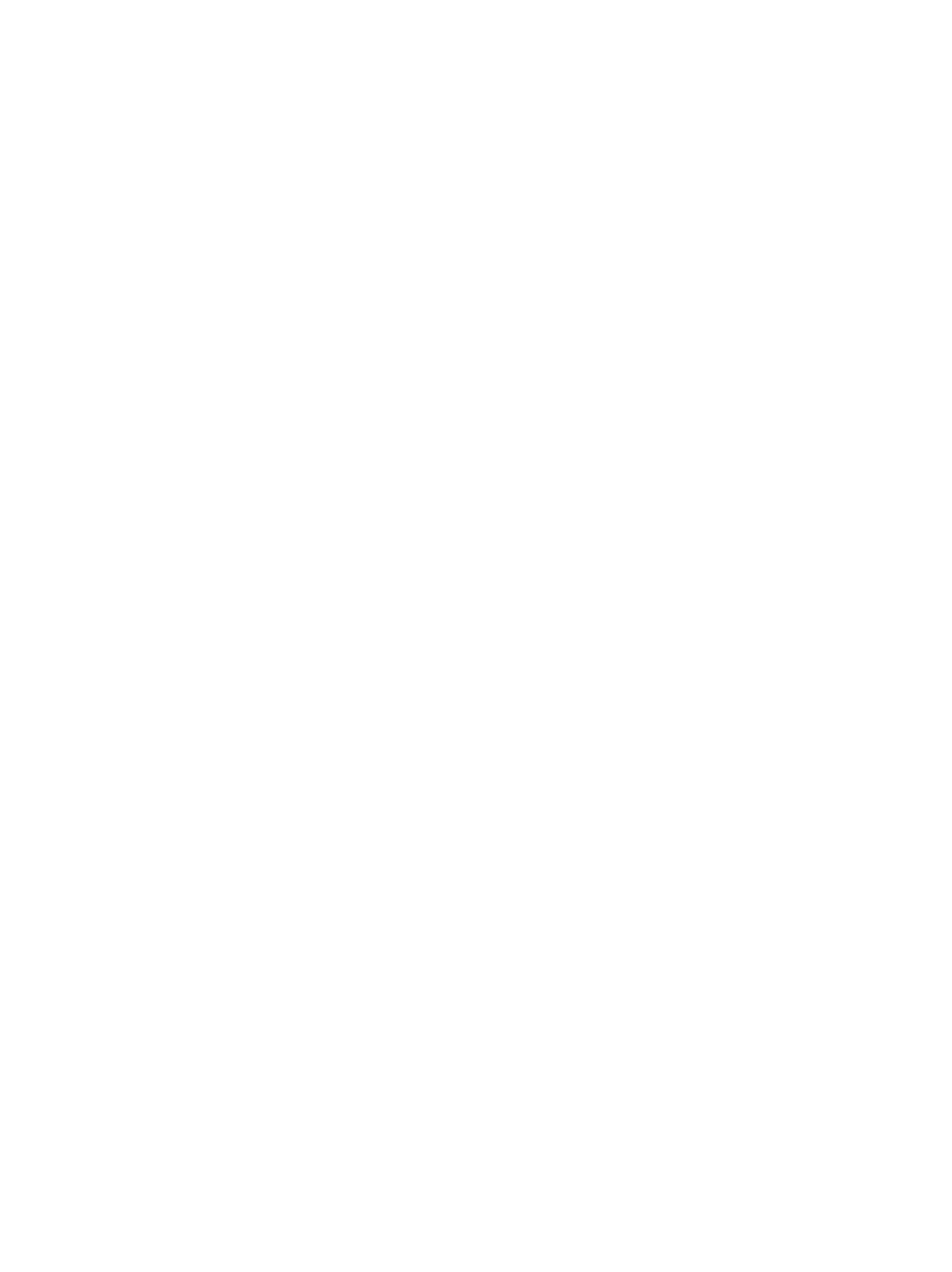## **Approach to Reduce the Turnover Rate of Employees: The Case Study of 24 Shopping Co., Ltd.**

by

**Supanut Tanawanichworachai<sup>1</sup> , Sureerat Koedsan2** B.B.A. in International Trade and Business Logistics, International College, King Mongkut's University of Technology North Bangkok, Bangkok, Thailand E-mail: koibui@hotmail.co.th $^1$ , s5715011660472@email.kmutnb.ac.th $^2$ 

and

**Thomas E. Fernandez** International College, University of the Thai Chamber of Commerce, Bangkok, Thailand Tel:  $+6681-833-0416$ , E-mail: thomas.utcc@gmx.net

#### **Abstract**

The research has the purpose of (1) To study the factor that influence to the turnover decision making of employees at 24 shopping Co.,Ltd. Bang Buathong distribution center. (2) To study what's the employee's needs. In this research, researchers have chosen survey research to collect the information. Researchers have collected the information by using a questionnaire. The questionnaire has made up as an instrument to collect the employees information at 24 shopping Co.,Ltd. Bang Buathong distribution center. In this research, researchers have random employees in this company at any position to answer this questionnaire. The result for this research is most of the employees at this company are woman (68%), at the age of 21-30 (55%), single (70%). Most of the employees at this place also studied lower than bachelor degree (81%). This company has the full-time position employees (93%), have a salary at  $8,000 - 15,000$  (75%). Most of them work at this company for 1-2 years (27%). Researchers have set up 4 sides for a factor that affect to the resignation of employees; about organization, about supervisors, about colleague, about career. Researchers also set up 5 questions for an interview; What's your inspiration to work? What's your expectation to get from the company? What do you think causes employees to change job frequency? What are the factors that you choose for the workplace? What's your recommendation for reducing resignation rates? Researchers found that factor that has the most influence to employees is compensation, welfare, progress in job.

**Keywords:** Turnover rate, Distribution center, Human Resource Management, Employee Retention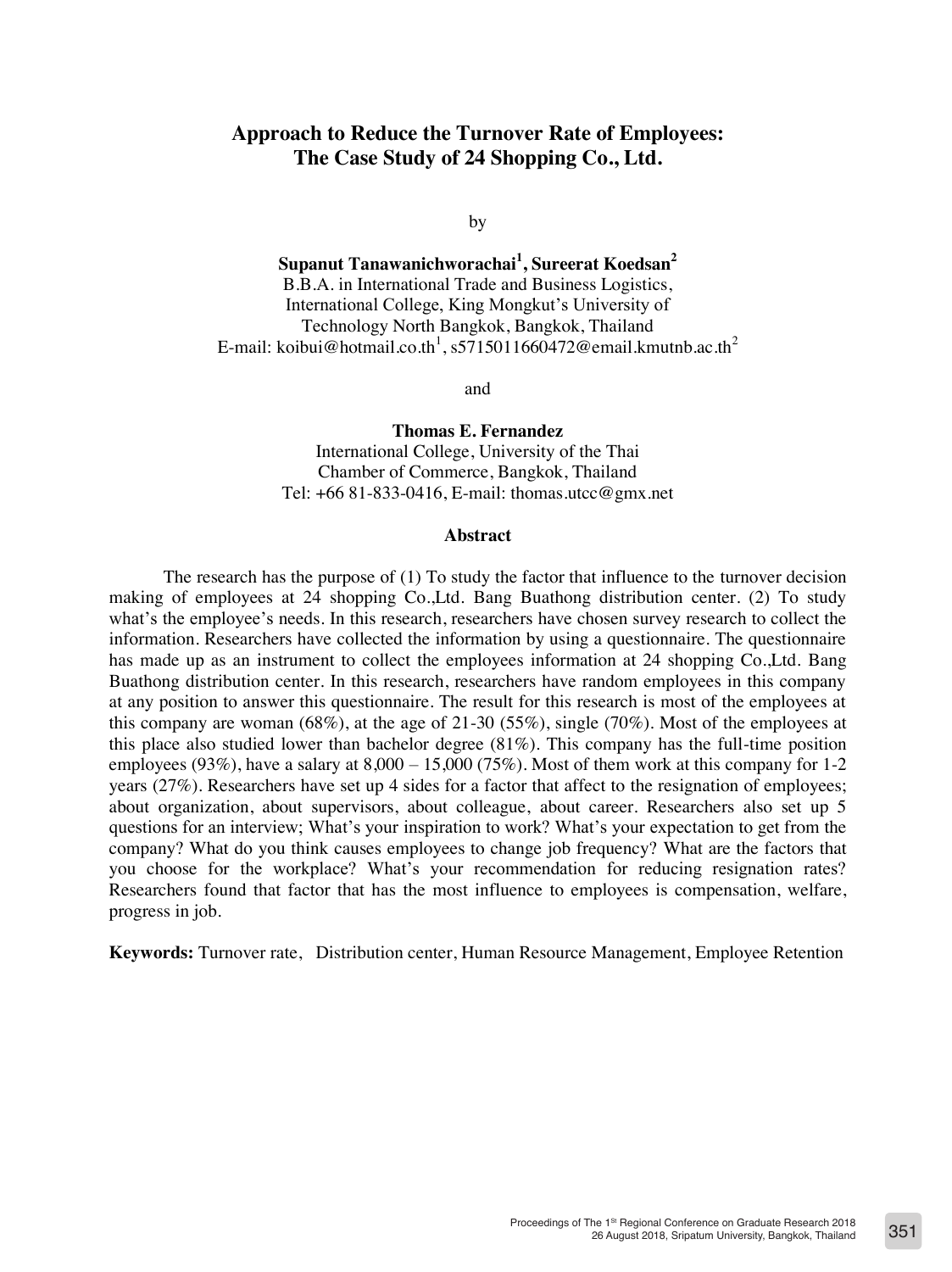## **1. Introduction**

A problem that always occurs in business is turnover rate. Mostly of the employees that is the daily worker. The problem of turnover rate is quite a big problem because sometimes the company has to pay for the training fee, the information of the company may have a chance to leak information. Problem of turnover rate must be clear in short period of time to solve this problem. Of course, that sustainable employees will be good for business because they can continue working and can help develop the company more easily.

In this thesis, 24 shopping Co., Ltd have faced the problem of high turnover rate. 24 Shopping Co., Ltd has established on  $7<sup>th</sup>$  January, 2014. In the past 24 Shopping Co., Ltd is a 7-11 store but it is a part of e-commerce to support SMEs as a business distribution center. 24 shopping is a company that separate from CPALL. 24 Shopping Co., Ltd is a company that has business about sales online, manage orders according to customer orders and send goods to every branch of 7-11. It has 5 ways of distribution channels: 1) sells goods in Seven Eleven, 2) through magazine, 3) through customer service center, 3) through online website, and 4) special service as a center for customer service to reserve and deliver special goods to customers

Researchers would like to know why this problem always occurs in business and why it is as a great problem for the company to solve it in a short period of time to develop the company easily and to reduce company expenses. The objective of the study was to know the cause of problem and how to solve this problem. Researchers have seen that the turnover rate is an important problem for businesses. Enquiry the turnover rate problem of the company to propose the company strategy to know the real cause of problem and to solve it in short period of time.

The researchers study base information from chapter1 24 Shopping Co., Ltd. faced a problem. Researchers collect the concepts, theories and related research which are the essence and theory as a guide including research that is experiencing similar problems. So that it can be applied to the case study of 24 Shopping Co., Ltd that face a turnover rate problem.

## **2. Literature Review**

## *2.1 Theory and Definition*

Tayoss yingyong (2008) Human resources management system can be separated into two systems:

#### Merit system

This system is a way to recruit people by use various exams to assess knowledge and ability of each person that has fully qualified. Regardless of political reasons or personal relationships is important. human resource management by virtue of the principle of four principles include (1) Equality of opportunity means providing equal opportunities for job applicants for qualified and experienced applicants without protection because of their gender, skin and religion status, everyone who meets the criteria will have the right to equal consideration. (2) Competence means knowledge acquisition and ability to recruit people to work. They will choose person who has knowledge acquisition and ability for a suitable position which has to follow their criteria. (3) Put the right man to the right job means to find person who are the most suitable for this job, if an executive officer is appointed will be considered by performance or the potential of future management. (4) Security on tenure means operational security that an organization gives to personnel that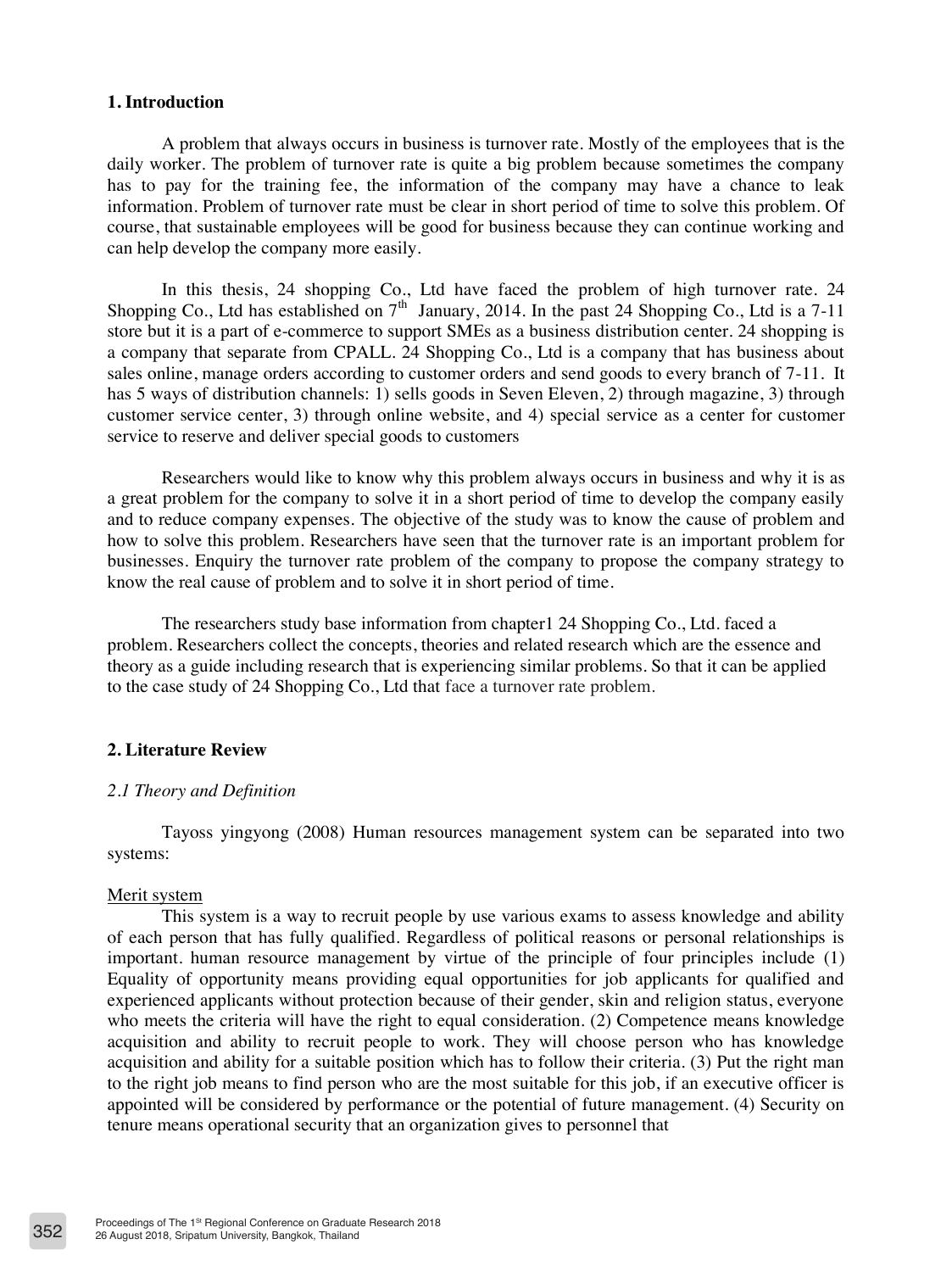they will receive protection, they won't be bullied or being left out of work without fault whether by personal or political reasons also allows practitioners to feel secure in the face.

## Patronage system

It is the system of selecting people to work by use political or relationships as the main reason, regardless of the knowledge, ability and appropriateness as the main characteristics. The patronage system is characteristic contrary to the moral system this system also known as spoiled system, nepotism and favoritism the key principles of patronage system are: (1) Spywares is the system that the eldest son will inherit his father's position. (2) Special affair is the system that will appointment closer of person who are favorite to hold office. (3) Exchange system is the systems that use objects or valuable asset for a position exchange and seizure of patronage system.

- Factors that relate to human resource management, management policies are similar as compass guides the organization to the intended destination is the main reason to set up the human resource management policies.
- Policy formulation is to work hard in a uniform manner throughout the organization. It eliminates the disparity between employees within the same department or different departments. The policy is also measure of the performance of all employees. Determining good policies helps employees become more active and loyal to the company. In addition, encourages employees to make progress in their jobs as well as to help them become more stable.
- The policy should be written as evidence. Policy writing makes all employees know where to get the benefits, what's the deal and policy also make employees know their position at any level how to do it. Policy is something that changes with the situation and the environment shown there is flexibility in the management. So, writing a policy as evidence it would be better factors related to human resource management. Management is a compass that guides the organization to intended destination as key reasons for setting human resource management policy.
- Policy formulation makes treatment for employees to work in a uniform manner throughout the organization help eliminate the problem of discrimination between employees within the same department or different departments. The policy is also virtual as an instrument to measures performance of all employees, good policy formulation helps employees become active and loyal to the company, in addition policy also encourage staff to be progressing in the work done is equal make your company stronger.
- The policy should be written as evidence. Written evidence makes every employees know their privileges, what they will receiver form administrative section, their status, what they have to do and then another is policy can adapt to each situation and environment which mean that a policy has a flexible management, so written policy as an evidence is some better things that should done. The propose as follows:

1. To guess what their needs number of employees and types of human resources to work include the level of skill, knowledge and ability required.

2. To acquire and retain human resources in amount and quantity that employer needs.

3. To manage the use of human resources in the organization to the maximum benefit and protect employees who have to leave the job after the development of the organization.

4. To guess for the problem that will occur in the future this related to human resources for examples shortage of personnel and excess staff.

5. To make a mutual understanding about human resources management of any departments in an organization this will relate to spreading the agency eventually.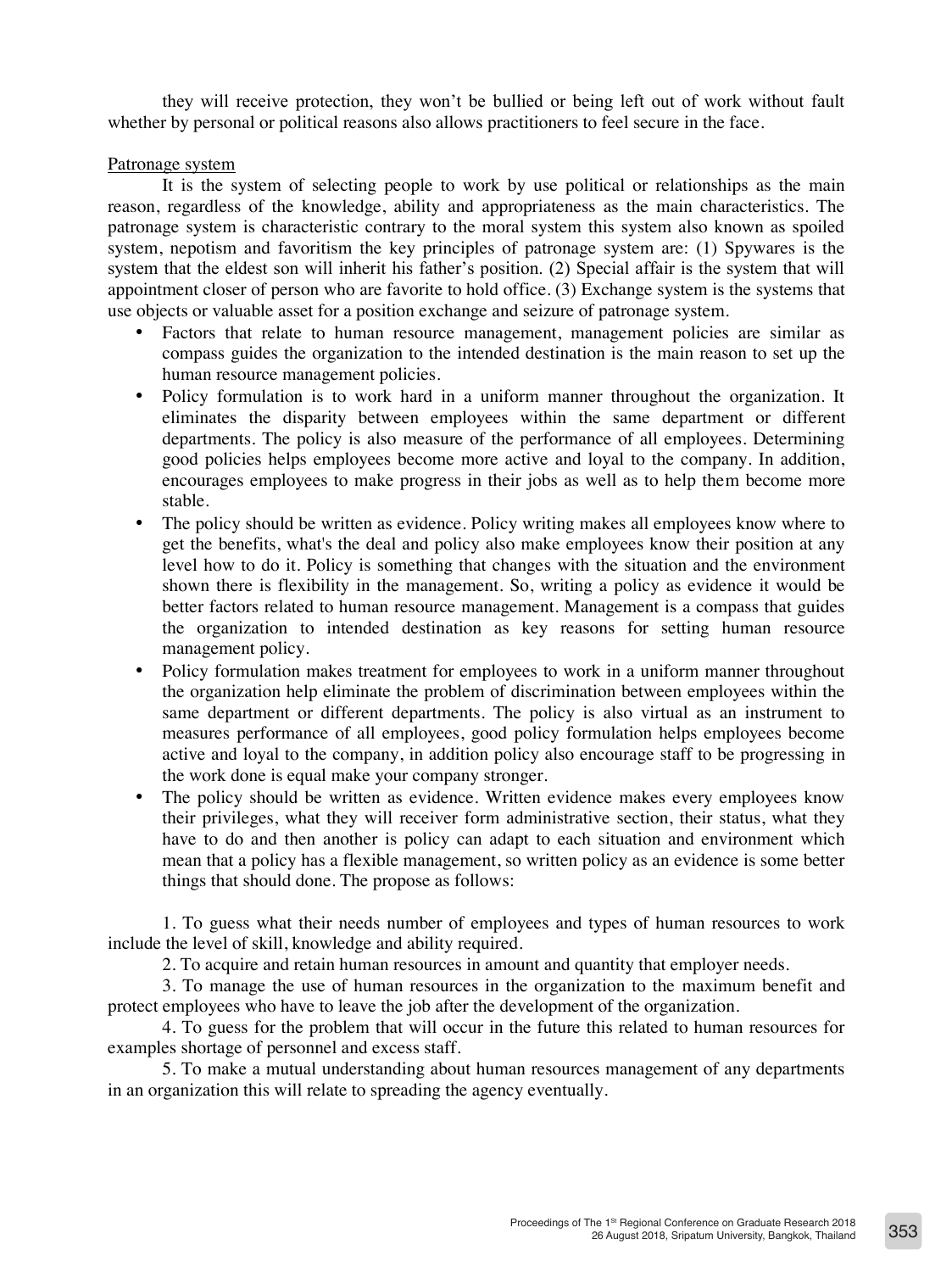Asisonthisakun (2015) explains that new human resource management concepts from the capitalist movement have influenced management in all regions. The entire business sector, including state enterprises, government agencies and institutions is influenced by capitalism, so they have to adapt their management to be competitive. In the public sector and academia necessary to adjust the management of their organizations in terms of services as well to response the needs of the private sector that already higher level in this era of capitalism itself.

Organizations with more capital are more advantageous than others and after the end of the 20th century the concept of capital in action was more interpreted than the meaning of management, resources and technology but it has become more important to human resources and is an important fund of the organization to create an operational advantage and then many thinkers call this person "human capital". Economists thought that the combination of skills, knowledge, health and values in one person cannot be separated. Investing or spending money on personnel, education, training, and welfare, so on is considered to be a return on investment. Human Capital Management (HCM) is the management to improve the quality and performance of human resources this is an extensive activity since the appointment and recruitment of talented people, talent retention. Develop and motivate people to show their highest potential those involved in human capital management need to have creative ideas, motivated by enthusiasm and so it is important for the success of human resources management that management of all levels in the organization need to be involved inevitably.

In this age human resource management means all levels of management must work closely human resource professionals in their organizations to create the highest productivity for the organization. In addition, looking at personnel in terms of capital to generate revenue and growth of the organization. Human Resource Management concepts focus on individual-oriented management instead of group management it has been action and set for the return of investment in form of convenient to operator but it still cannot response and makes a satisfaction for personnel and then each person has different wants and needs. Especially, might not have a motivated and keep personnel to have higher performance for the organization because the organization cannot set the return level at which high potential personnel satisfied if the concept continues to be given in equal measure to justice. The concept of individual management requires that human resource management must adapt several practices such as:

1. Recruiting and selection will focus on the selection of high potential personnel or the ability to develop themselves in the direction that the organization needs. Employee's qualifications are determined along with specific recruitment sources, such as institutions with recognized disciplines. In addition, the diverse features of knowledge, skills and experience in the business will be of greater interest.

2. Potential development will focus on the development of personnel skills and specialized capabilities develop to create a variety of skills this is a multi-skill, through systematic analysis of knowledge, capabilities and features. Development methods will use more technology. Learners will learn in-house through the various curricula that are provided including knowledge management, management, supervisors, and staff members to play a greater role in defining the content and training methods suitable for each employee. Executives and supervisors play a role in coaching and promoting self-study staff.

3. Welfare and benefits are designed to be used as a strategy to motivate individuals there are different needs and basic features. Cafeteria benefits that determine an individual's budget and the employees can choose their own type of welfare start getting more attention. In addition, return management is linked to better performance management.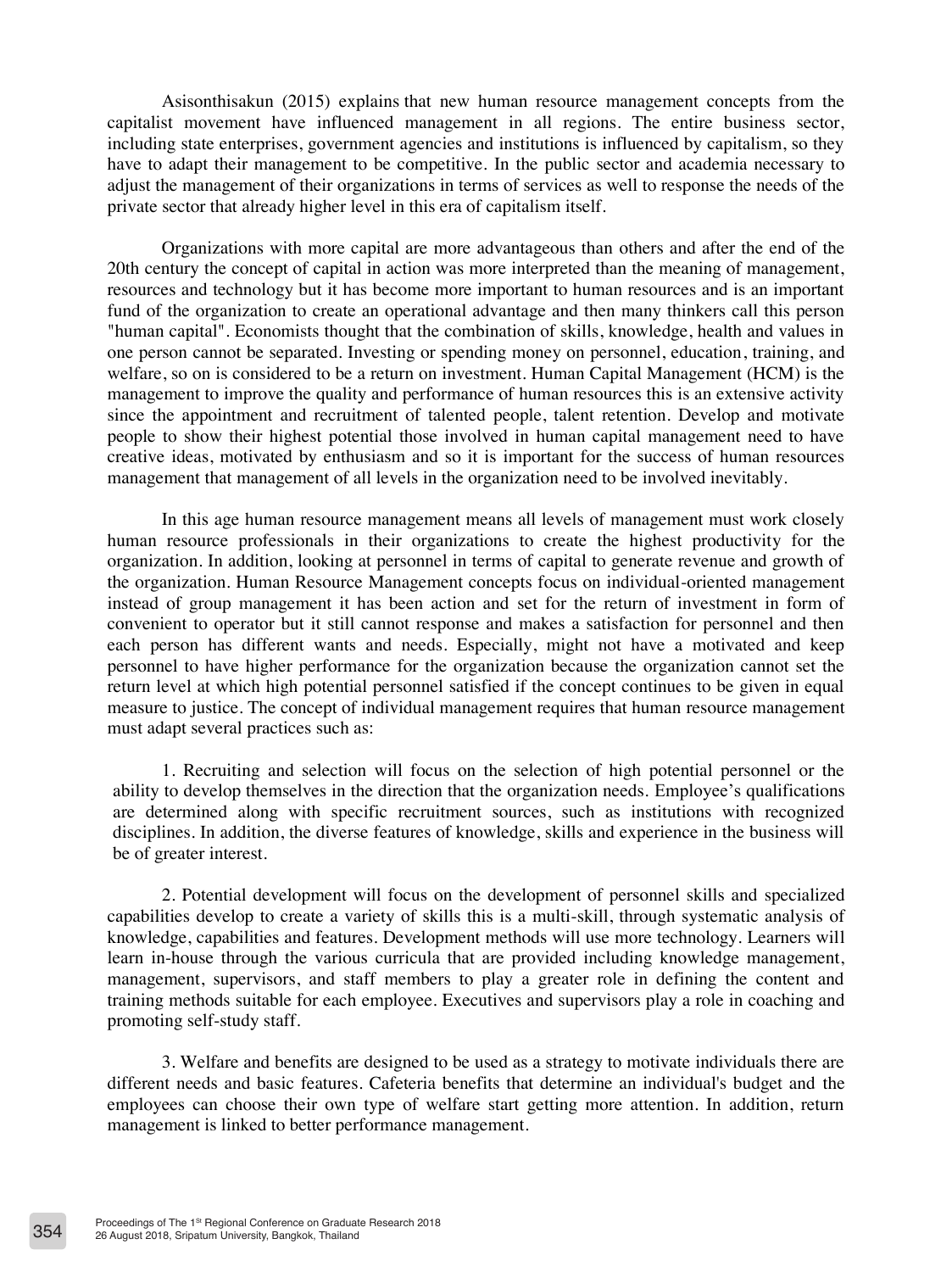- 4. Motivation for higher education welfare.
- Yuenying (2015) explain about in business or industry is a work that has to consider for the results profit or loss, operations are full of competition in all matters such as quality of product or services, advertising, marketing, cost control and other related. Problem that always occurs is the work of the people in the organization this is a valuable organizational resource. Many executives use rewards and penalties to get employees to do their best quality work. .Some executives think of the mercy of living together with love. The way it should be called does not use psychological strategies in any way to empower people to work it is also immoral, illegal and strengthening to work well. In addition to working behavior that is aimed at increasing quantity and quality it also emphasizes the atmosphere where the practitioners are happy, satisfied and willing to invest their efforts to achieve the objectives set work in such a way is a work motivation which business people should focus and study to develop the work to progress is the definition of motivation. Background and importance of motivation in work, the nature and origin of the motives. Theory and study of motivation and the application of knowledge about motivation to use in business. Motivation is the process which an individual is motivated by stimuli. Deliberately act or struggle to achieve certain objectives which can be seen as a behavioral occurrence. Behavior is not just a normal response, characteristics of normal stimulation responses such as comments on the call look forward to when someone walks past. Pick up the phone when the buzzer rings this example is a response to an unwanted stimulus is an inspirational behavior such as the auditor's efforts to complete the accounting must be honored by the supervisor. Salespeople are committed to working consistently do not lose the job and intend to sell in the hope of gaining special favor. Background and importance of motivation in work use of strategies to motivate a coworker's work to the desired goal is not a new one that has just begun recently in ancient times the same approach was applied to both humans and animals. Some strategies are used to make the participants satisfied, volunteer to do some strategies even work to generate more motivation. However, practitioners may have a negative attitude towards executives because being exploited or outsiders may look without recognition because of the exploitation. The importance of motivation to work, understanding the importance of motivation in work may be by asking questions about the behavior of some people we see in everyday life. Some examples of problems such as why some scientists spend so much time in the lab spend most of their lives practicing it. What are some athletes struggling to get tired of rehearsing repeatedly for months before competing in the sport because of that some people give up, work hard, and use all their energy throughout their lives to discover the future world in some ways that have not been found before at the same time someone has done same style but in order to find the traces of the ancient world do not ignore the knowledge of the future world. The answer to this problem is because these behaviors are motivation they are motivational behaviors. Behavior induced by the motivation is a serious concentration of effort to invest in it, so that results or actions achieve desired goals. About adapts the knowledge about motivation to work. Motivation has more influence to behavior and work of the person who wants to progress in an organization should pay attention to the application of knowledge to motivate to use in the job to encourage employees to work and generate their own to achieve the goal. Two things that should be addressed in terms of motivating and motivating ways of working. Things to consider in enhancing work motivation. Theories and studies of motivation have many characteristics, the idea of each theory or study is used to motivate the work do not know what to do, but will have some of the same, although not the same at this stage of application. The leader must choose to suit each group of people we are going to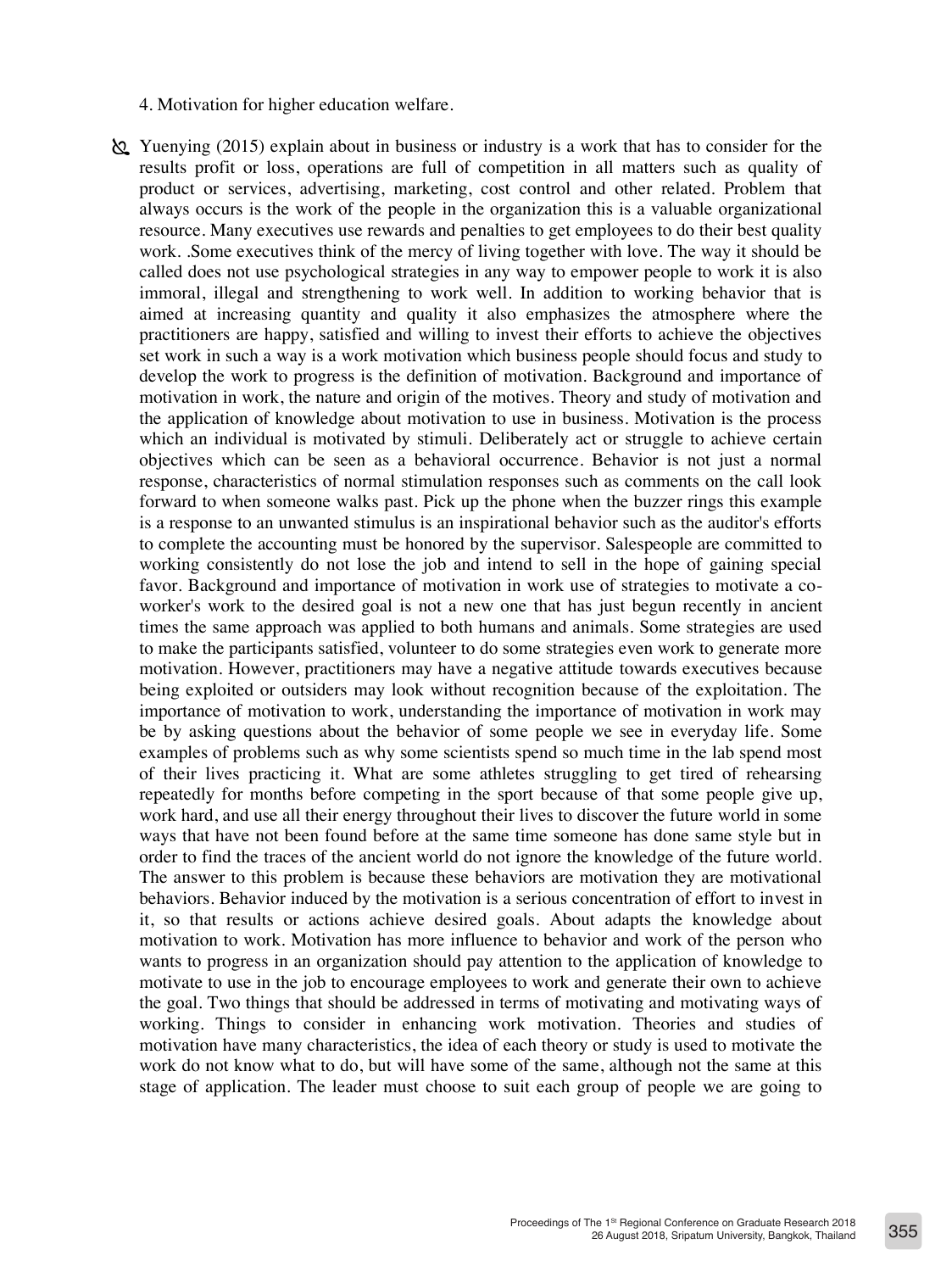motivate for him if the method is not appropriate motivation will not occur to motivate people to work. There are things to keep in mind.

Mike K (2016) refer to Mullika Tonsorn (2001) clarify that leadership refers to the process by which the leader uses his influence and power to motivate others to be willing and then actively engage in the work of the organization or the group. Research on leadership from past to present can divide the theory of leadership into four groups:1) Trait Theory, 2) Behavioral Theory, 3) Contingency Theory, and 4) Transformational Leadership Theory.

This theory has explained the difference between leadership and non-leadership. In the past the supervisor will use traditional then will change to find some attribute of leadership and try to separate each attribute. It is found that the leader is unique personality. Emotional and emotional needs, motivations, and values differ from those of non-leaders. The personality traits of effective leaders are often found differently between leaders and non-leaders. (1) Personality traits (2) Personality traits related to job (3) Mental characteristics and intellectual skills (4) Social features (5) Motivation of work. Leadership Theory depends on the personality and ability of the person, which has some unique characteristics. Not to be found in non-leaders, such as ambitious and energetic to be honest and moral have a good year to bring others. Have confidence in yourself, intelligence, knowledge of the work done, have tolerance to stress and emotional maturity. Leadership education is changing the way that leaders behave towards their followers or performers. Some behaviors, in particular, make leaders different from non-leaders. Leadership behavior affects the attitude and performance of subordinates. It is necessary to study the behaviors of the leaders in order to make the leaders more effective. And make leaders more credible. It has been recognized as the cornerstone of modern leadership, which is called leadership success. The high turnover rates are a big and really negatively problem which affect a company and its employees in many ways. With the constant need to hire and train new employees, it is easy to veer from true mission and vision of the organization. By retaining employees, companies can provide a higher ability workforce that positively affects the bottom line.

#### *2.2 Literature Survey*

In Sriworachatpatorn and Phasunon (2015), factors affecting turnover intentions of supply chain staff: A case study of a consumer goods company in Bangkok. The study found that 3 factors, including uncertainty in the job, Sense of political in an organizations, Salary and benefits affect intention to resign of supply chain department of Consumer Goods Manufacturer Company in Bangkok.

Napapach Nakchueathong (2010) study on the factors affecting the trend of resignation of employees in the Rojana Industrial Park. The summary of research motivation factors hygiene. Factors affecting the trend of resignation of employees over all middle level the average score 3.23 results of this research can be applied in the development and management of the company has a good. The qualitative research to find out the real reason from the entrepreneurs directly and from interviewing employees. In addition, companies in the Rojana Industrial Park, Ayutthaya province should be updated or modify the factors motivating and sustaining the various factors.

 Patimo Kera and Asiya awae (2015) the factor and farewell cause go out of an officer is the communication within an organization which an employees has not been received the news clearly. Communicate method of executives focus on works too much, assignment is not clear. The relationship between the executives and employees to the poor. Compensation is not appropriate for the workload because the enterprise has employees not enough with the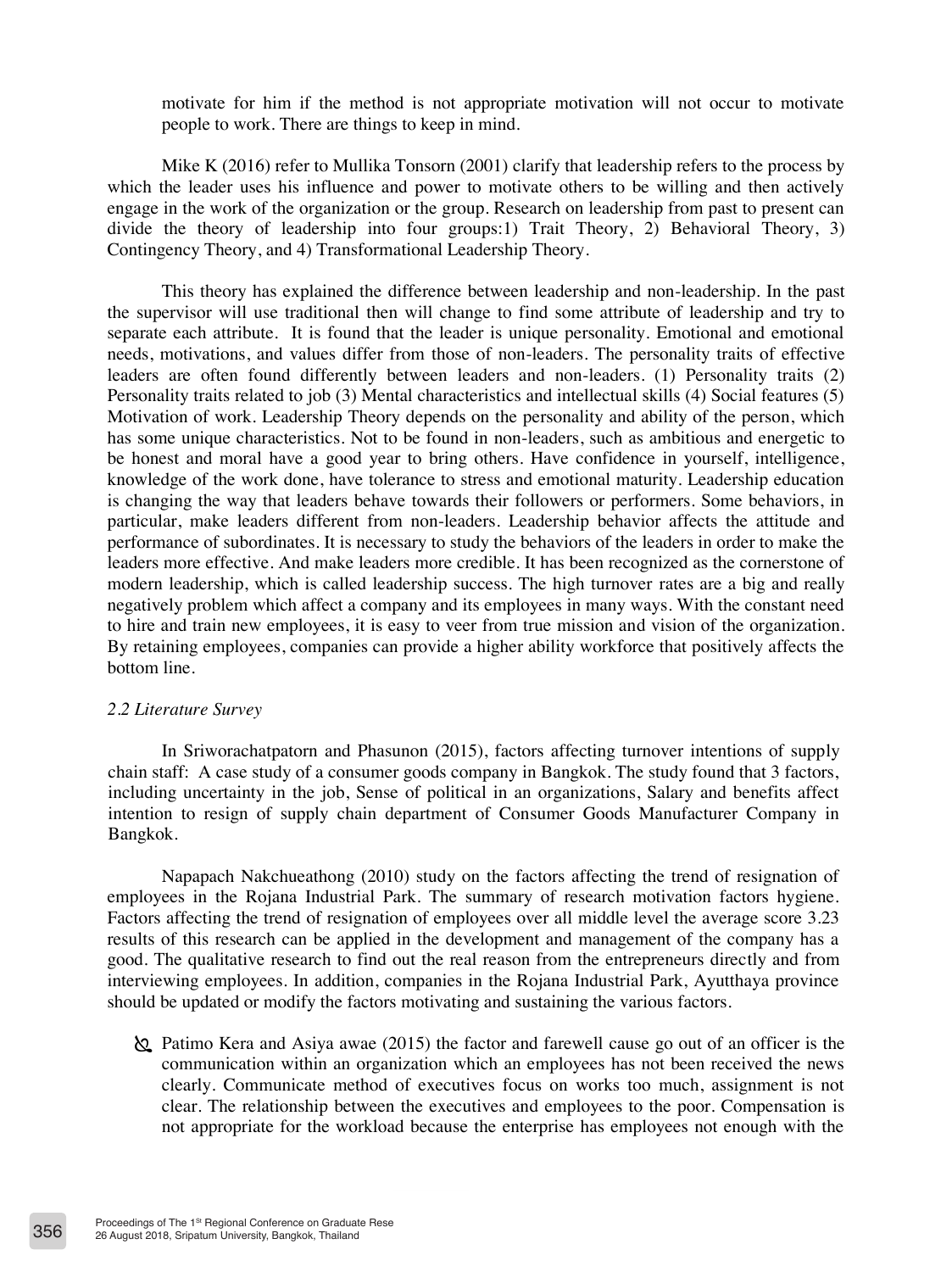workload. The employees must operate many functions or transfer of employees to other branches make employees feel tired and bored with the work and may result in the employees decides to resign. Factors that contribute to motivating to make a commitment and loyalty to the organization. Compensation and there are other benefits suit the workload result employees have the spirit to work.

## **3. Research Methodology**

## *3.1 The study framework*

This study aimed to identify the causes of and how to find measures to reduce the resignation rate of general employees level at 24 Shopping Co., Ltd. Bang Buathong branch the factors are:

1. The general status of employees are age, gender, education back ground, status, position, monthly income, duration of operation in current company.

2. This table shows factors affecting the resignation of employees about organizations, supervisors, colleague and career.

| Levels that influence the decision to resign | <b>Substitute</b> |
|----------------------------------------------|-------------------|
| The most                                     |                   |
| Much                                         |                   |
| Medium                                       |                   |
| Less                                         |                   |
| east                                         |                   |

## 3. Interview and suggestions.

## *3.2 Variables used in research*

Classified as independent variables and dependent variables as follows:

## Independent variables

- The general status of employees are age, gender, education back ground, status, position, monthly income, duration of operation in current company.
- Factors affecting the resignation of employees about organizations, supervisors, colleague and career

## Dependent variables

• Outcome of interview and suggestions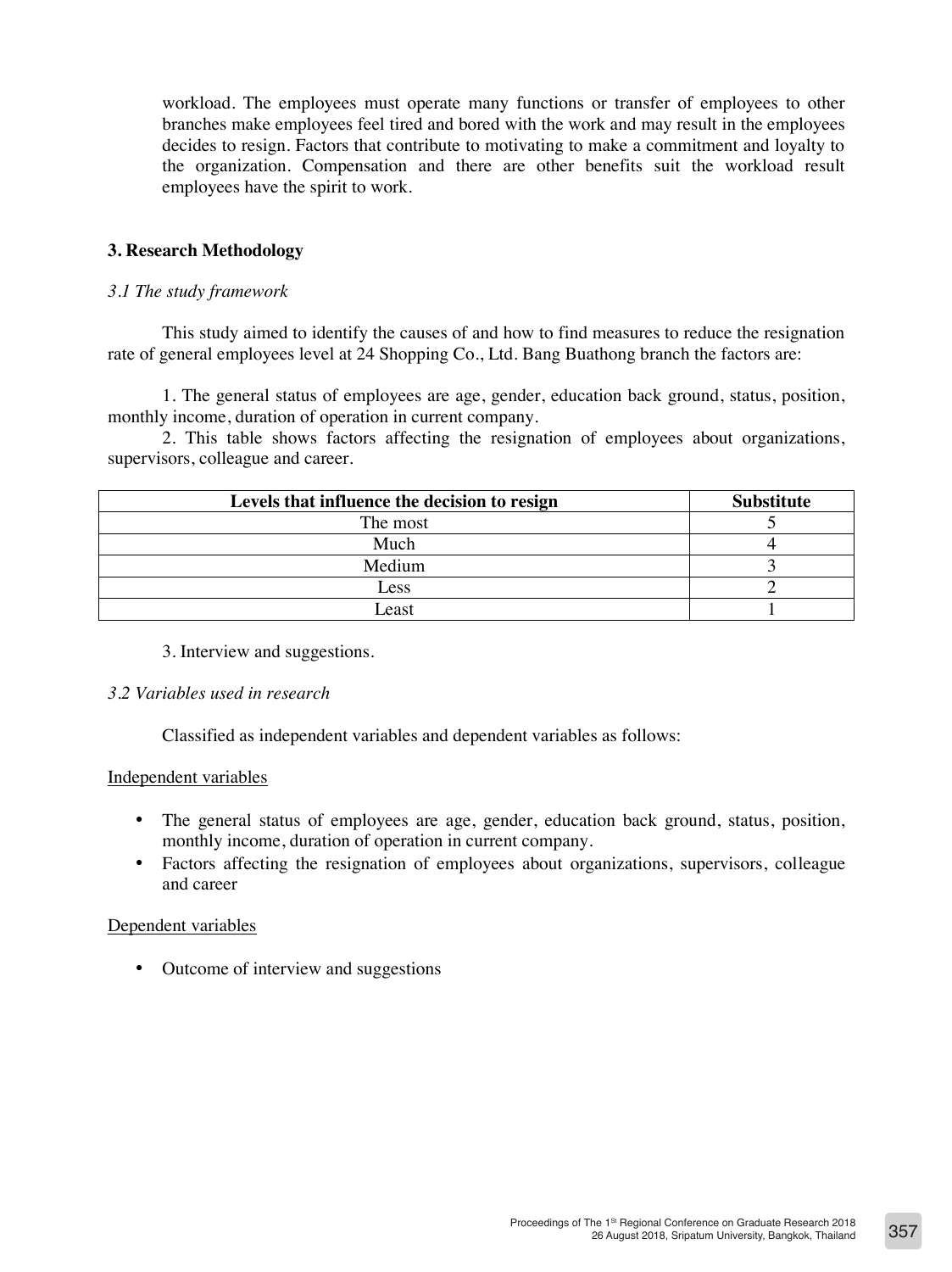#### *3.3 Identification of demographic and sample*

The population used in this study is general employees level at 24 Shopping Co., Ltd. Bang Buathong branch answer questionnaire 100 person and interview13 person on 30 March, 2018

#### *3.4 Analytical instruments*

1. Study related theories and the tendency to decide to resign as a way to make questionnaires.

2. Collect data to apply and create questionnaires that influence the resignation of employees.

#### *3.5 Analyze data on employees resignation rates*

1.The general status of employees are age, gender, education back ground, status, position, monthly income, duration of operation in current company to know the fundamentals that affect the ability to work.

2. Factors affecting the resignation of employees about organizations, supervisors, colleague and career to know the main factors influencing the resignation.

3. Interview and suggestions to know the intentions, expectations and know the true solution.

#### **4. Anticipated Results**

This research has made up to study about turnover rate of employees at 24 Shopping Co., Ltd, at Bang Buathong branch. For the purpose of (1) to study what is the reason why they have decided turnover of employees at 24 Shopping Co., Ltd, at Bang Buathong branch. (2.) To know what's their wants and needs. This research is a survey research by using questionnaire as a research methodology. Researchers have chosen 100 employees as a sample to complete this questionnaire. Researchers also chose 13 employees in this group of samples for an interview.

In this research, researchers has use the questionnaire result to calculate for the percentage of factors that affect to the resignation of employees to know which item is the most influence to a turnover decision.

#### **5. Conclusion**

#### *5.1 An analysis of the demographic characteristics of the sample*

From data collection and analysis, researchers can conclude that most of the respondents are female at the percentage of 68, at the age of 21-30 at the percentage of 55, lower than bachelor degree at the percentage of 81, mostly are single at the percentage of 70, full time position employees at the percentage of 93, have a salary at  $8,000 - 15,000$  at the percentage of 75, duration of operation in current company for 1-2 years at the percentage of 27.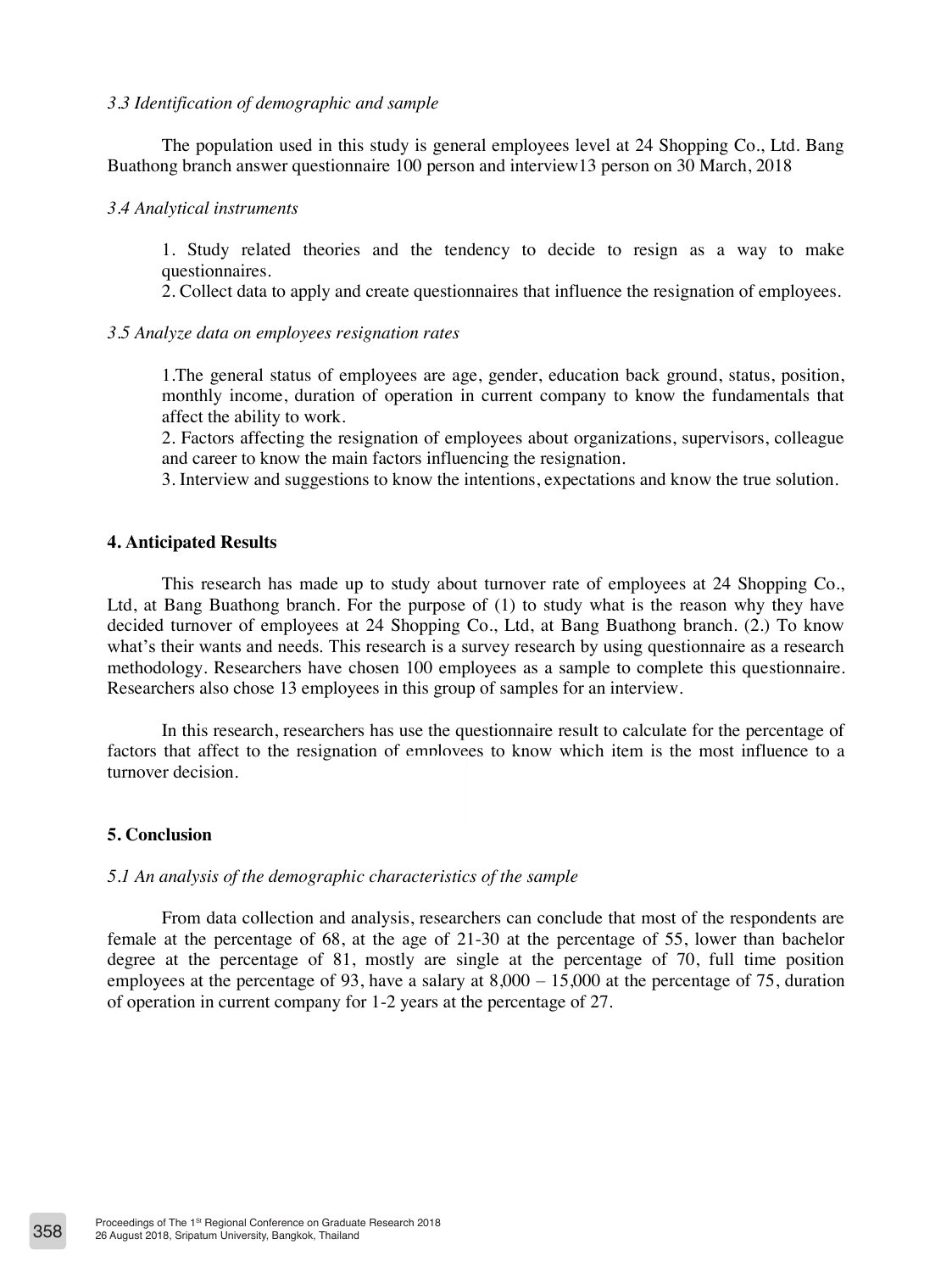## *5.2 An analysis of the factors affecting the resignation of employees*

For the factors affect to the resignation decision of employees, researchers had separated into 4 sides; about organizations, about supervisors, about colleague, and about career of the employees of24 Shopping Co., Ltd, at Bang Buathong distribution center. In each side will have the questions that ask to know what their want or needs. If consider in each factor can be explain as follows.

#### **About organization**

Researchers have asked 11 questions about organization factor. Researchers has arranged in descending order as follow:

- Compensation (46%)
- Prioritize with progress in job (44 %)
- Welfare and job security  $(42\%)$
- $\&$  Helps of colleagues when experiencing (40 %)
- Relationships between others in an organization (38 %)
- Medical benefits and the workplace is convenient  $(35\%)$
- $\&$  Clarity of assignment (32 %)
- Knowledge of supervisor  $(15 \%)$
- $\&$  Organization structure (9 %)
- The power to make decisions in responsible work  $(7 \%)$
- The workplace is clean  $(6 \%)$

## **About supervisors**

Researchers have asked 6 questions about organization factor. Researchers has arranged in descending order as follow:

- $\&$  Supervisors listen to your comments (46%)
- $\&$  Supervisors doesn't justice and supervisors be fussy (38%)
- $\&$  Supervisors don't honor subordinates (37%)
- Relationships between supervisors and subordinates and supervisors lacks of good human relations (35%)

#### **About colleagues**

Researchers have asked 6 questions about organization factor. Researchers has arranged in descending order as follow:

- $\&$  Peace of mind in working with colleagues (45%)
- Colleague doesn't justice (43%)
- $\&$  To be convenient from colleagues to coordinate with various agencies (42%)
- The envy of colleagues (39%)
- Cooperation from colleagues  $(36%)$
- $\&$  Relations with colleague (35%)

#### **About career**

Researchers have asked 6 questions about organization factor. Researchers has arranged in descending order as follow:

- $\&$  Happiness in work (46%)
- $\&$  The work doesn't have any interesting (41%)
- $\&$  Progress in job and too much task (40%)
- $\&$  The assigned tasks match with your knowledge (39%)
- $\&$  The duty is not clear (22%)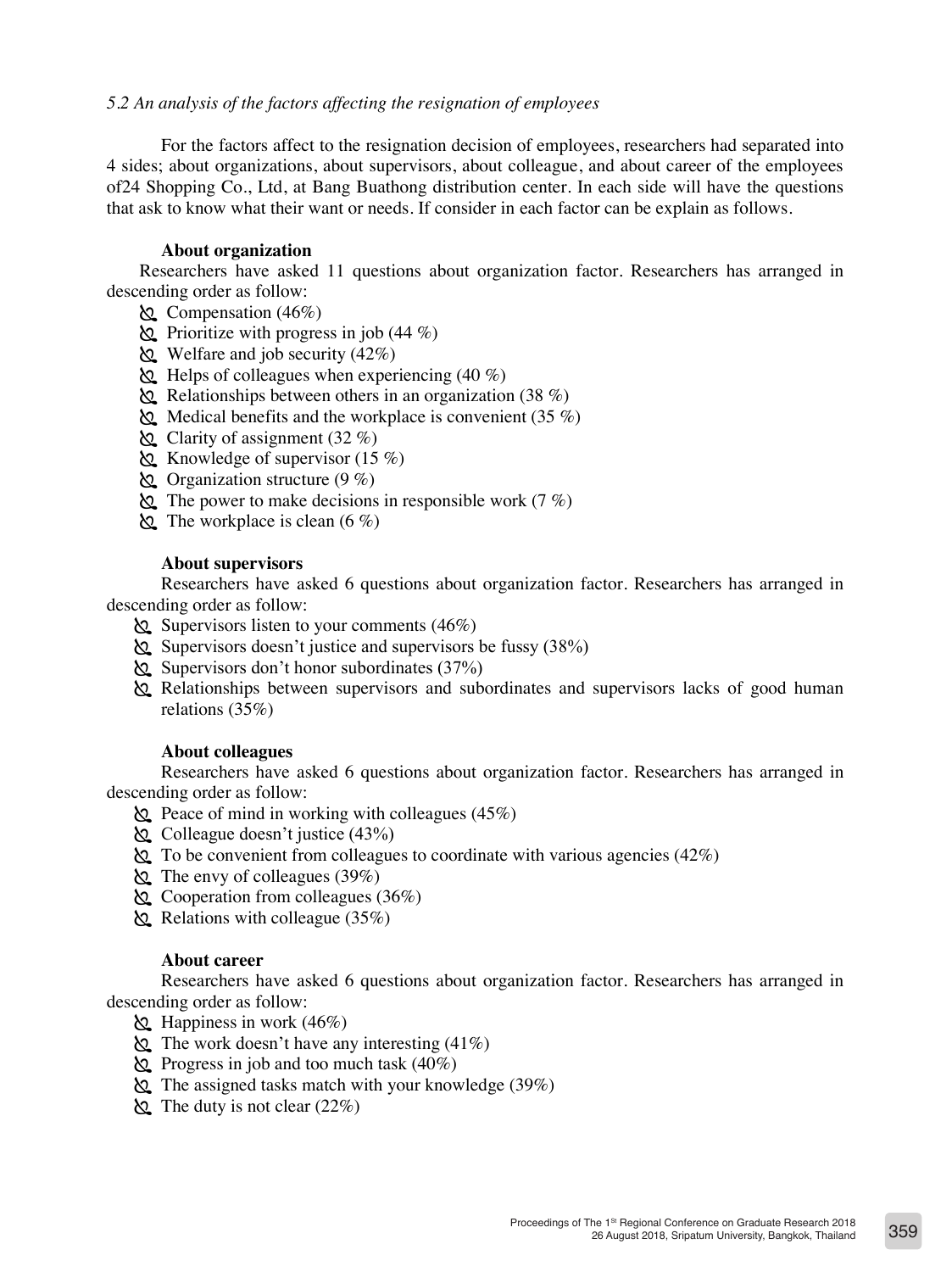The next part is for interview, researchers had interviewed 13 employees by random. Researchers had set up 4 questions for an interview as follows.

1. Inspiration to work

In this question have many different answers, but most of the employees said that things that they need are good welfare, salary, good colleague, and family.

2. Expectations to get from the company

In this question have many different answers, but most of the employees said that things that they need are salary, welfare, and progress in job.

3. What do you think causes employees to change jobs frequently?

In this question have many different answers, but most of the employees said that things that they need are progress in job, workplace, salary.

4. Factors you choose for the workplace.

In this question have many different answers, but most of the employees said that things that they need are the workplace near their home, comfortable travel, salary, and company stable.

5. Recommendation for reducing resignation rates.

In this question have many different answers, but most of the employee recommends that they need supervisor to use appropriate word with them, edit welfares, and pay attention to them.

As a research result, researchers found that most of the employees are women at the age of 21-30 years old. Most of them are single and they care about good welfare, salary, job security, and near their home. For the age of 31-40 years old, in this group, most of them get married and they have concentrated in compensation, welfare which comprehensive to their family, progress in job. Now let's talk about men employees. For the men employees most of them are in the age of 21-30 years old, most of them are single and they hope the to have a job security, good relationship with coworker, happiness, and progress in job. The last group is male at the age of 51-60 years old, this group has already get married and they need to have a good compensation, welfare, job security, good coworker, and happiness.

## **6. Suggestions**

The results of this study researchers expected to be very useful to 24 Shopping Co., Ltd, Bang Buathong branch including other organizations are the problem is the same. It can help reduce problems and bring benefits to the organization properly so that depending on many factors the researchers has divided the factors as follows about organization, supervisors, colleague and career to identify the causes and influences that cause employees to resign frequently when know the problem, can take the strategy and the truth be adapted to the actual situation.

#### **About organizations**

Companies should adjust the compensation for employees which based on the difficulty of the job or complexity to make employees motivated to work and all employees expect progress because in this time most of the employees said that the compensation is low and work hard, supervisors should know the strengths and weaknesses of each employees to empower the organization to employees who have the potential to fulfill their assigned duties and what is undeniable except for the compensation are welfare and job security that is a factor in choosing work companies should make be motivated by this part.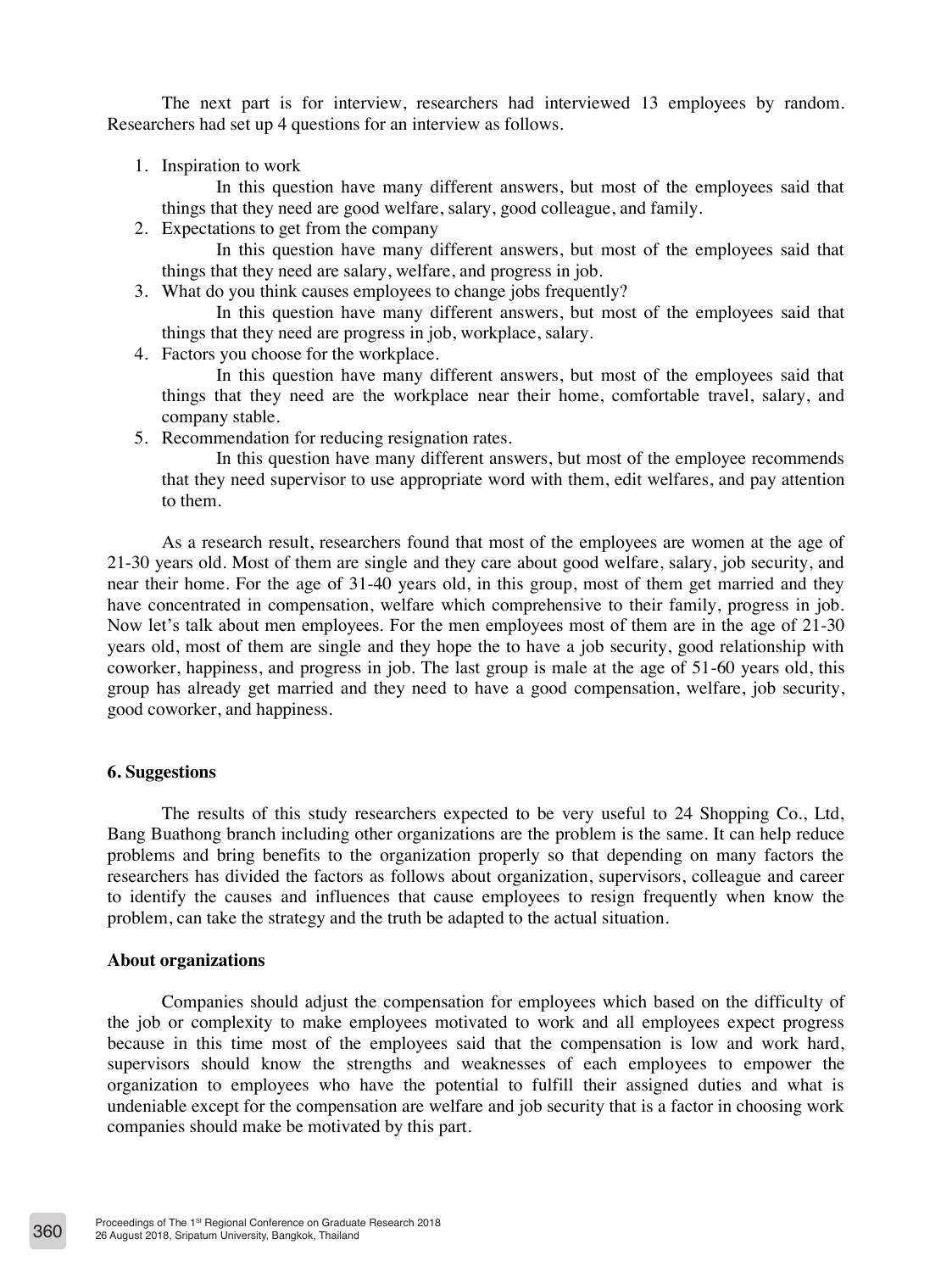## **About supervisors**

Supervisors should listen to employee's feedback and try to adapt to employees. Strengthen good relationship with the supervisors and employees for the atmosphere is good, provide fairness to employees and do not create conflicts in the organization. Use reason to judge the problem, use words that do not make people feel lost, or honor to each other. Admiration and admonition for good relationship

## **About colleague**

Companies should work together as a team; decentralization and all employees should work hard in order not to burden their colleagues this is a main factor that causes discouragement and decision to resign. Another important reason that make employees make a decision for resign is their colleague doesn't justice. So, the company should look after in this small topic.

## **About career**

Human resources must determine which employees are at the heart of the organization and have to maintain them. The happiness of employees with the ability to increase their work and make employees love career because works betters more efficient work. Happiness in work is one of the important factor which will help our employees have a good encouragement. If they have a good encouragement the work will be better result. However, it must be continuously stimulated. Provide employees work as a talent cause love in the work process and do not put heavy work or too work.

## **References**

Sriworachatpatorn, C. and Phasunon, P. (2015). [online]. Factors affecting turnover intentions of supply chain staff: A case study of a consumer goods company in Bangkok. [cited 2 May 2018]. Available from URL https://www.tci-thaijo.org/index.php/Veridian-E-Journal/article/download/.../ 30075.

K, M. (2017, Oct 17). [online]. Leadership theory. [cited 15 Apr. 2018]. Available from URL : https://mike-cmu.blogspot.com/2016/10/leadership-theory.html.

Kera, P. and Awae, A. (2015). [online]. The factor and farewell cause go out of an officer. [cited 12 May. 2018]. Available from URL http://intra.polsci.pn.psu.ac.th/edu\_sha/filesha/03-06-2015\_14-14- 22\_2-11.pdf.

Matichon Online. (19 Feb 2013). [online newspaper]. Six steps to create motivation and commitment in the organization to maintain the good of the organization. [cited 25 Mar. 2018]. Available from URL : http://www.haygroup.com/th/press/details.aspx?id=37185.

Napapach Nakchueathong. (2010). [online]. The factors affecting the trend of resignation of employees in the Rojana Industrial Park. [cited 15 Apr. 2018]. Available from URL http://dspace.bu.ac.th/bitstream/123456789/338/1/napapan\_nakj.pdf .

RatchadaAsisonthisakun. (2009, Jun 13). [online]. The concept of human 18resource management in the new era. [cited 8 Apr. 2018]. Available from URL : https://www.gotoknow.org/posts/267913.